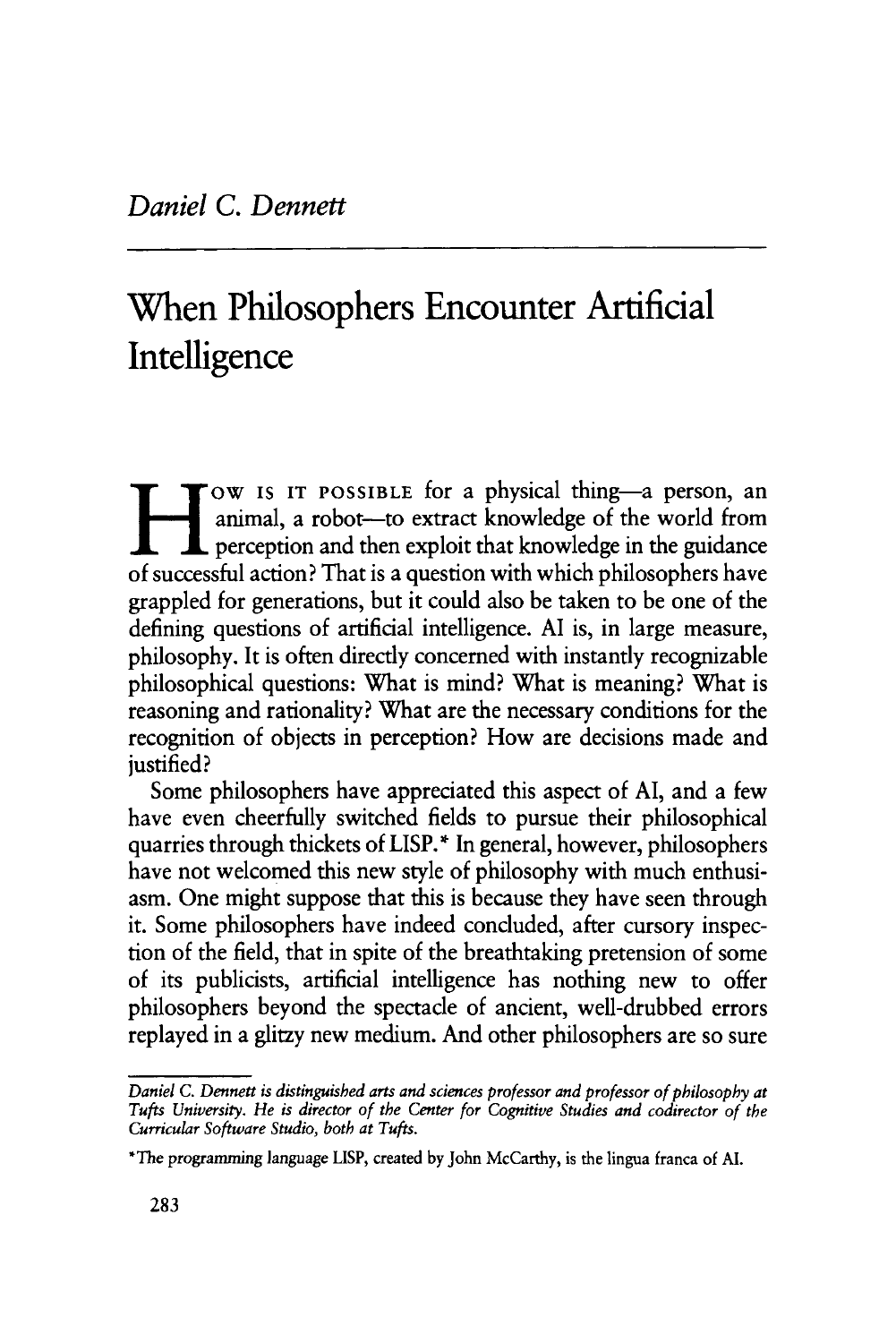this must be so that they haven't bothered conducting the cursory inspection. They are sure the field is dismissable on "general principles."<br>Philosophers have been dreaming about AI for centuries. Hobbes

and Leibniz, in very different ways, tried to explore the implications of the idea of breaking down the mind into small, ultimately mechanical, operations. Descartes even anticipated the Turing test (Alan Turing's much-discussed proposal of an audition of sorts for computers, in which the computer's task is to convince the judges that they are conversing with a human being<sup>1</sup>) and did not hesitate to that they are conversing with a human being  $\int$  and did not hesitate to issue a confident prediction of its inevitable result:

It is indeed conceivable that a machine could be made so that it would utter words, and even words appropriate to the presence of physical acts or objects which cause some change in its organs; as, for example, if it was touched in some spot that it would ask what you wanted to say to it; if in another, that it would cry that it was hurt, and so on for similar things. But it could never modify its phrases to reply to the sense of whatever was said  $\ddot{\textbf{r}}$  could never modify the phrases to reply to the sense of whatever was  $\ddot{\textbf{s}}$ in its presence, as even the most stupid men can d

The appreciation Descartes had for the powers of mechanism was colored by his acquaintance with the marvelous clockwork automata of his day. He could see very clearly and distinctly, no doubt, the limitations of that technology. Not even a thousand tiny gears—not even ten thousand—would permit an automaton to respond gracefully and rationally! Perhaps Hobbes or Leibniz would have been less confident of this point, but surely none of them would have bothered wondering about the a priori limits on a million tiny gears spinning millions of times a second. That was simply not a thinkable thought for them. It was unthinkable then, not in the familiar philosophical sense of appearing self-contradictory ("repugnant to reason") or entirely outside their conceptual scheme (like the concept of a neutrino), but in the more workaday, yet equally limiting, sense of being an idea they would have had no way to take seriously. When philosophers set out to scout large conceptual domains, they are as inhibited in the paths they take by their sense of silliness as by their insight into logical necessity. And there is something about AI that many philosophers find off-putting-if not repugnant to reason, then  $\frac{1}{2}$  many philosophers  $\frac{1}{2}$  not reputating?  $\frac{1}{2}$  not reputative to reason, then repugnant to their aesthetic sense.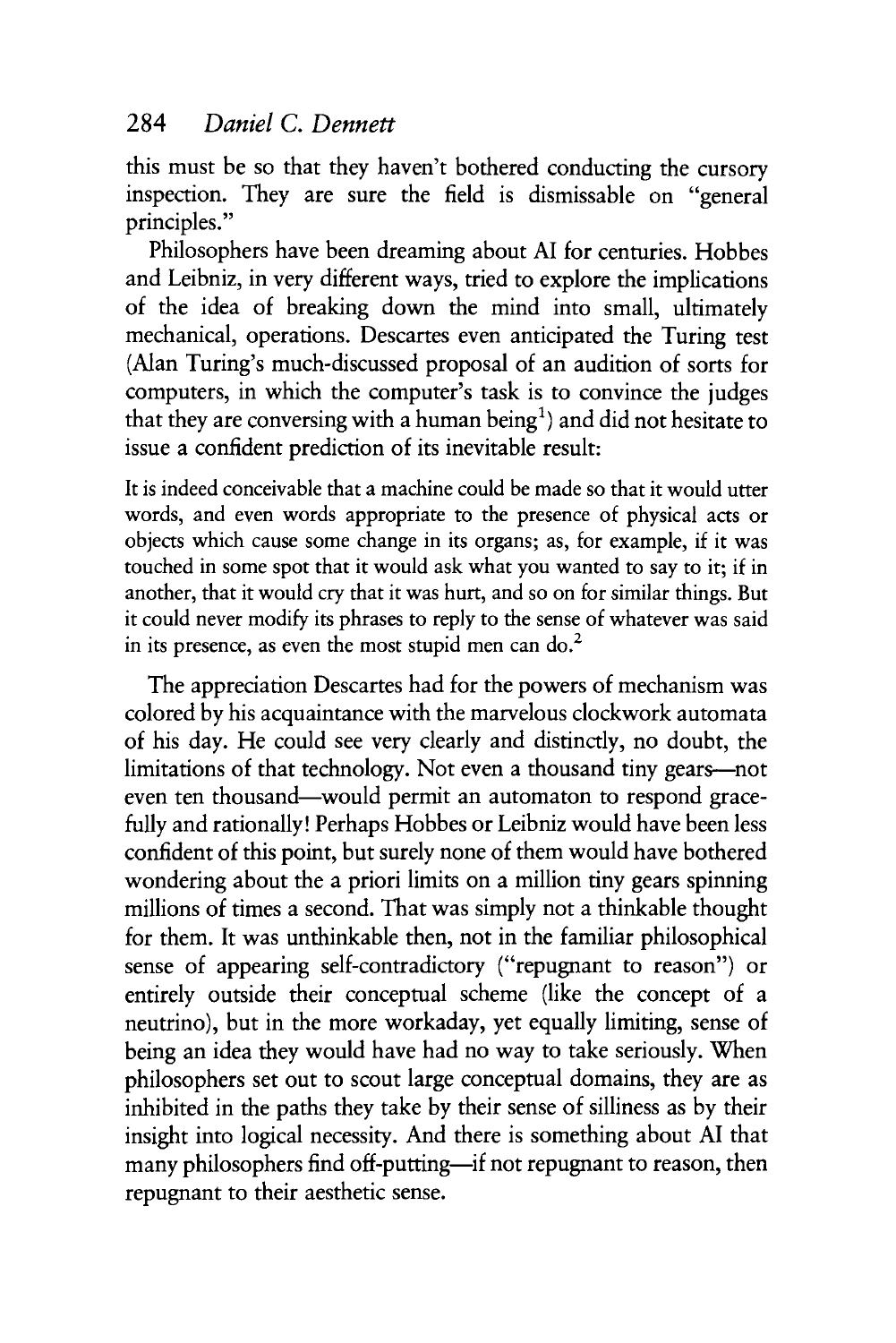# When Philosophers Encounter Artificial Intelligence 285<br>This clash of vision was memorably displayed in a historic debate 285

at Tufts University in March of 1978, staged, appropriately, by the Society for Philosophy and Psychology. Nominally a panel discussion on the foundations and prospects of artificial intelligence, it turned into a tag-team rhetorical wrestling match between four heavyweight ideologues: Noam Chomsky and Jerry Fodor attacking AI, and Roger Schank and Terry Winograd defending it. Schank was working at the time on programs for natural-language comprehension, and the critics focused on his scheme for representing (in a computer) the higgledy-piggledy collection of trivia we all know and somehow rely on when deciphering ordinary speech acts, allusive and truncated as they are. Chomsky and Fodor heaped scorn on this enterprise, but the grounds of their attack gradually shifted in the course of the match. It began as a straightforward, "first principles" condemnation of conceptual error-Schank was on one fool's errand or anotherbut it ended with a striking concession from Chomsky: it iust might turn out, as Schank thought, that the human capacity to comprehend conversation (and more generally, to think) was to be explained in terms of the interaction of hundreds or thousands of jerry-built gizmos-pseudorepresentations, one might call them-but that would be a shame, for then psychology would prove in the end not to be "interesting." There were only two interesting possibilities, in Chomsky's mind: psychology could turn out to be "like physics"—its regularities explainable as the consequences of a few deep, elegant, inexorable laws-or psychology could turn out to be utterly lacking in laws-in which case the only way to study or expound psychology in laws. In which case the only way to study or expound psychology would be the novelist's way (and he much preferred Jane Austen Roger Schank, if that were the enterprise).<br>A vigorous debate ensued among the panelists and audience,

capped by an observation from Chomsky's colleague at the Massachusetts Institute of Technology, Marvin Minsky, one of the founding fathers of AI and founder of MIT's Artificial Intelligence Laboratory: "I think only a humanities professor at MIT could be so Laboratory: "I think only a humanities professor at MIT could be so oblivious to the third interesting possibility: psychology could turn out to be like engineering."<br>Minsky had put his finger on it. There is something about the

prospect of an engineering approach to the mind that is deeply repugnant to a certain sort of humanist, and it has little or nothing to repugnant to a certain sort of humanisty, and it has  $\frac{1}{\sqrt{2}}$ do with a distaste for materialism or science. Witness Chomsk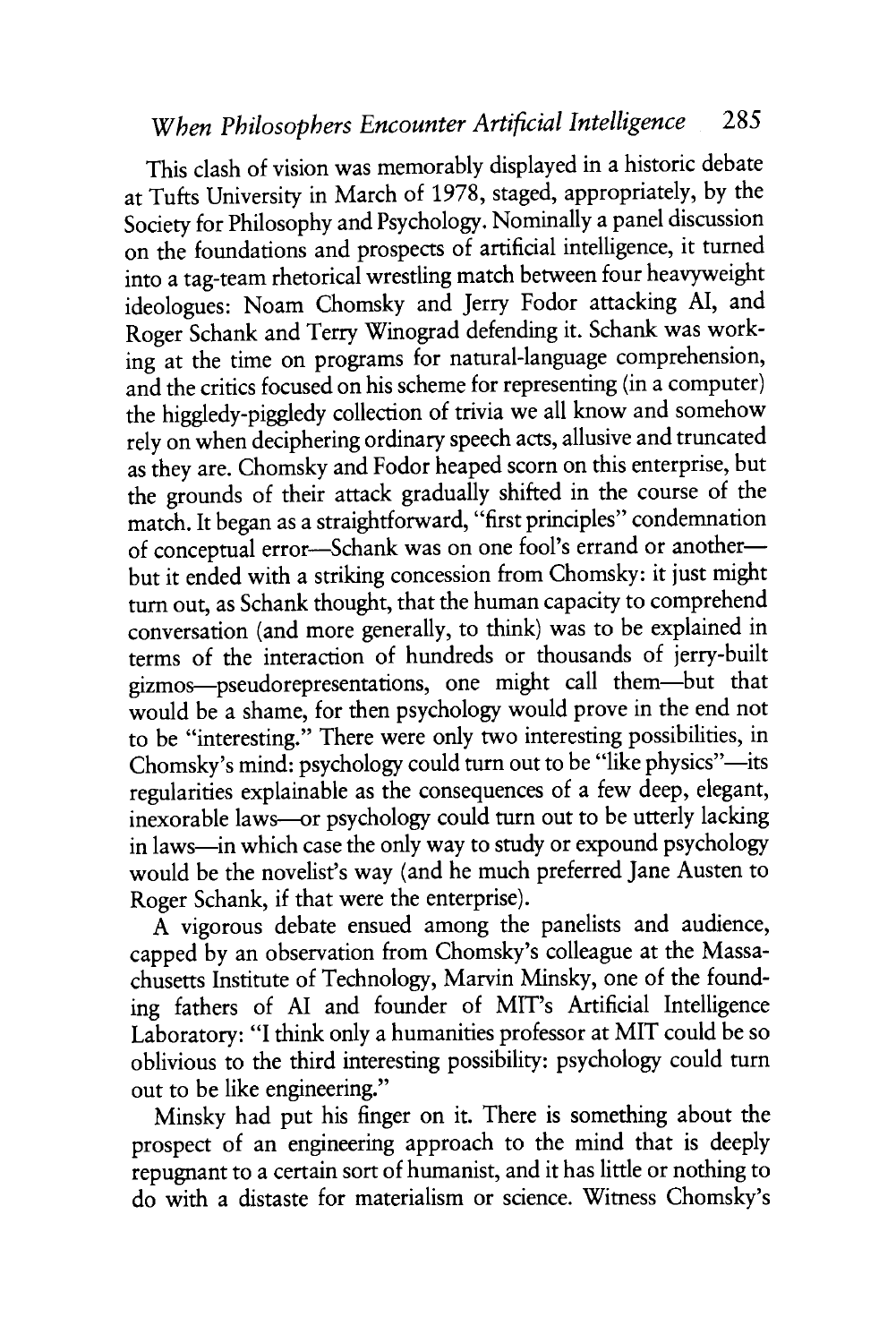physics worship, an attitude he shares with many philosophers. The can judge from the current materialistic consensus among philosophers and scientists), but in their place there is a widespread acceptance of what we might call Chomsky's fork: there are only two appealing ("interesting") alternatives.

On the one hand, there is the dignity and purity of the Crystalline Mind. Recall Aristotle's prejudice against extending earthly physics to the heavens, which ought, he thought, to be bound by a higher and purer order. This was his one pernicious legacy, but now that the heavens have been stormed, we appreciate the beauty of universal physics and can hope that the mind will be among its chosen "natural kinds," not a mere gerrymandering of bits and pieces.

On the other hand, there is the dignity of ultimate mystery, the In explicable Mind. If our minds can't be fundamental, then let them be anomalous. A very influential view among philosophers in recent vears has been Donald Davidson's "anomalous monism," the view that while the mind is the brain, there are no lawlike regularities aligning mental facts with physical facts.<sup>3</sup> John Searle, Davidson's colleague at Berkeley, has made a different sort of mystery of the mind: the brain, thanks to some unspecified feature of its biochemistry, has some terribly important—but unspecified—"bottom-up istry, has some terribly important?but unspecified?"bottom-up causal powers" that are entirely distinct from the mere "control powers" studied in AI.<br>One feature shared by these otherwise drastically different forms of

mind-body materialism is a resistance to Minsky's tertium quid: in between the mind as crystal and the mind as chaos lies the mind as gadget, an object that one should not expect to be governed by "deep" mathematical laws, but nevertheless a *designed* object, analyzable in functional terms: ends and means, costs and benefits, analyzable in functional terms: ends and means, costs and benefits, elegant solutions on the one hand, and on the other, shortcuts, jury rigs, and cheap *ad hoc* fixes.<br>This vision of the mind is resisted by many philosophers despite its

being a straightforward implication of the current view among scientists and science-minded humanists of our place in nature: we are biological entities designed by natural selection, which is a tinker, not an ideal engineer. Computer programmers call an *ad hoc* fix a "kludge" (it rhymes with Scrooge), and the mixture of disdain and "kludge" (it rhymes with Scrooge), and the mixture of disdain and begrudged admiration reserved for kludges parallels the biologists'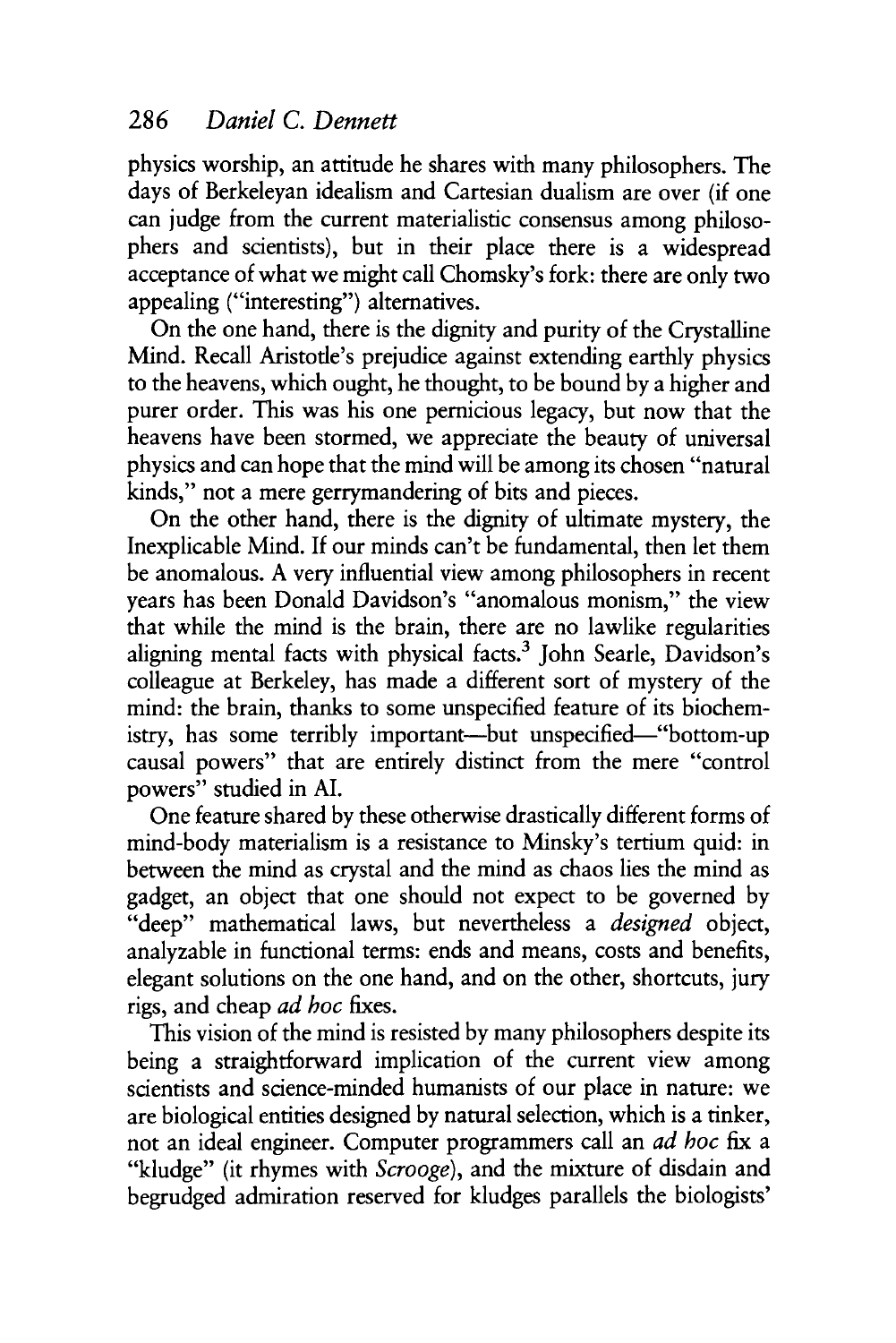bemusement with "the panda's thumb" and other fascinating examples of *bricolage*, to use François Jacob's term.<sup>4</sup> The finest inadvertent spoonerism I ever heard was uttered by the linguist Barbara Partee in heated criticism of an acknowledged kludge in an AI naturallanguage parser: "That's so odd hack!" Nature is full of odd hacks, many of them perversely brilliant. Although this fact is widely appreciated, its implications for the study of the mind are often repugnant to philosophers, since their traditional aprioristic methods of investigating the mind give them little power to explore phenomena that might be contrived of odd hacks. There is really only one ena that might be contrived of odd hacks. There is really only one way to study such possibilities: with the more empirical mind-set of "reverse engineering."

issue of Dædalus, which can serve as a convenient (if not particularly florid) case of the syndrome I wish to discuss. Chomsky's fork, the mind as crystal or as chaos, is transformed by Putnam into a pendulum swing he thinks he observes within AI itself. He claims that AI has "wobbled" over the years between looking for the Master Program and accepting the notion that "artificial intelligence is one damned thing after another." I have not myself observed any such wobble in the field over the vears, but I think I know what he is getting at. Here, then, is a different perspective on the same issue.

Among the many divisions of opinion within AI there is a faction (sometimes called the logicists) whose aspirations suggest to me that they are Putnam's searchers for the Master Progam. They were more aptly caricatured recently by a researcher in AI as searchers for "Maxwell's equations of thought." Several somewhat incompatible enterprises within the field can be lumped together under this rubric. Roughly, what they have in common is the idea not that there must be a Master Program but that there must be something more like a master programming language, a single, logically sound system of explicit representation for all the knowledge residing in an agent (natural or artificial). Attached to this library of represented facts (which can be treated as axioms, in effect) and operating upon it computationally will be one sort or another of "inference engine," capable of deducing the relevant implications of the relevant axioms and eventually spewing up by this inference process the imperatives  $\frac{1}{2}$  spewing up by this inference process the imperative or decisions that will forthwith be implemented.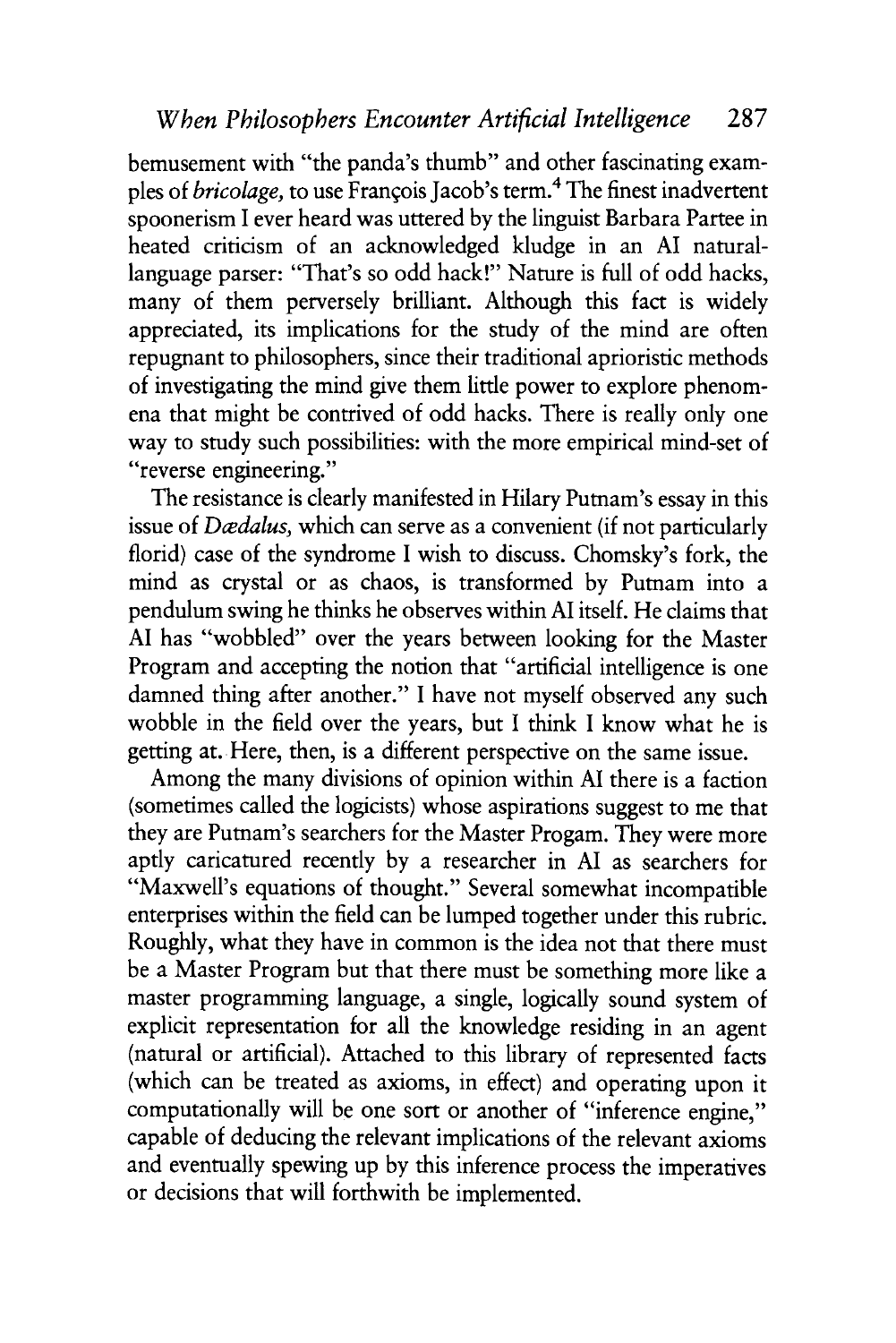For instance, suppose perception yields the urgent new premise (couched in the master programming language) that the edge of a precipice is fast approaching; this should provoke the inference engine to call up from memory the appropriate stored facts about cliffs, gravity, acceleration, impact, damage, the paramount undesirability of such damage, and the likely effects of putting on the brakes or continuing apace. Forthwith, one hopes, the engine will deduce or continuing apace. Forthwith, one hopes, the engine will deduce  $\frac{1}{11}$  t. will halt.<br>The hard part is designing a system of this sort that will actually

work well in real time, even allowing for millions of operations per second in the inference engine. Everyone recognizes this problem of real-time adroitness; what sets the logicists apart is their conviction that the way to solve it is to find a truly perspicuous vocabulary and logical form for the master language. Modern logic has proven to be a powerful means of exploring and representing the stately universe of mathematics; the not unreasonable hope of the logicists is that the same systems of logic can be harnessed to capture the hectic universe of agents making their way in the protean macroscopic world. If you get the axioms and the inference system just right, they believe, the rest should be easy. The problems they encounter have to do with keeping the number of axioms down for the sake of generality (which is a must), while not requiring the system to waste time rededucing crucial intermediate-level facts every time it sees a cliff.

This idea of axiomatizing every day reality is surely a philosophical one. Spinoza would have loved it, and many contemporary philosophers working in philosophical logic and the semantics of natural language share at least the goal of devising a rigorous logical system in which every statement, every thought, every hunch and wonder can be unequivocally expressed. The idea wasn't reinvented by AI; it was a gift from the philosophers who created modern mathematical logic: George Boole, Gottlob Frege, Alfred North Whitehead. Bertrand Russell, Alfred Tarski, and Alonzo Church. Douglas Hof trand Russell, Alfred Tarski, and Alonzo Church. Douglas Hof stadter cans this theme in AI the Boolean dream. It has always had its adherents and critics, with many variations.<br>Putnam's rendering of this theme as the search for the Master

Program is clear enough, but when he describes the opposite pole, he elides our two remaining prospects: the mind as gadget and the mind elides our two remaining prospects: the mind as gadget and the mind as chaos. As he puts  $\mathfrak{u}_1$  if  $\mathfrak{u}_2$  is 'one damned thing after another,'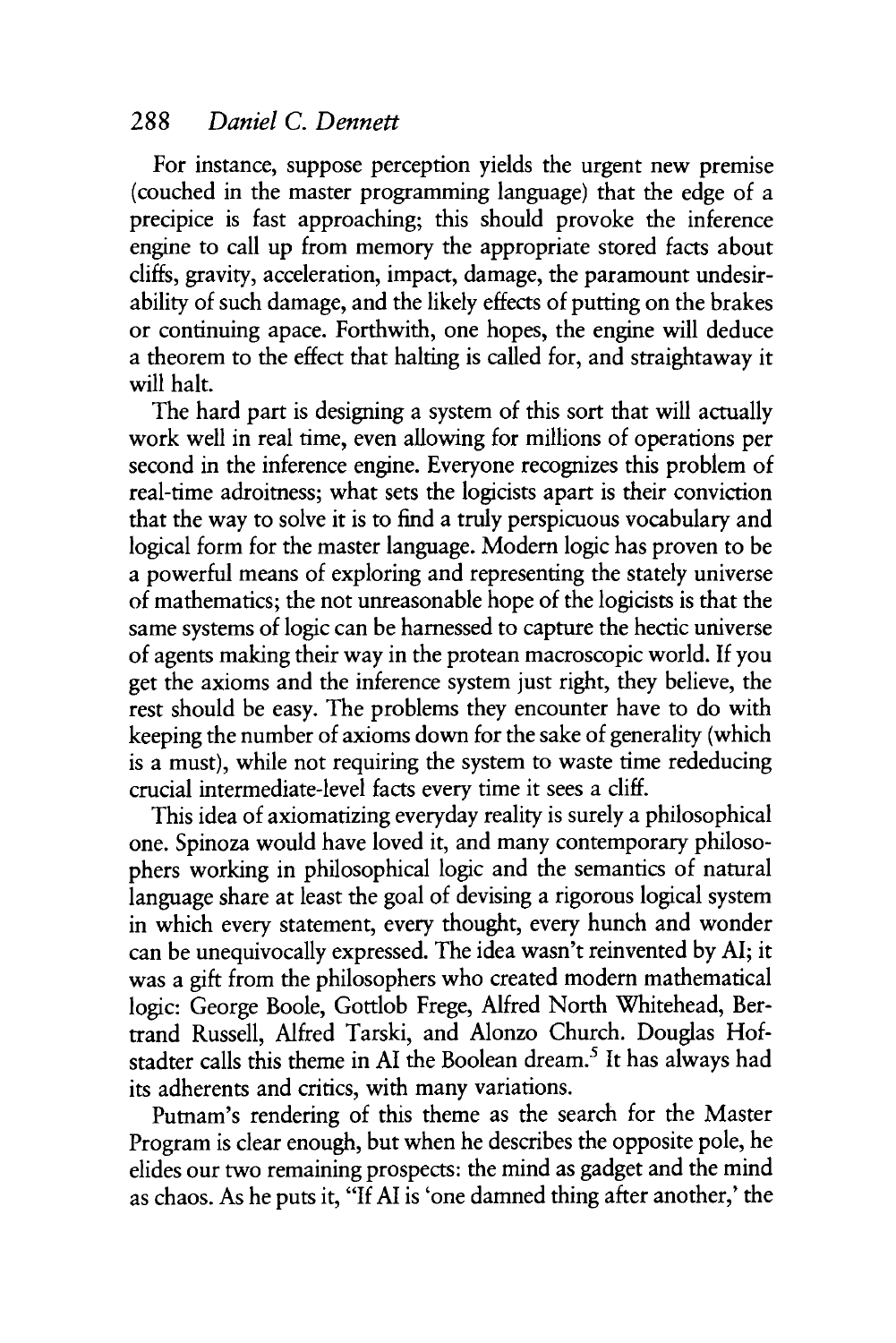astronomical. The upshot is pessimistic indeed: if there is no Master Program, then we may never get very far in terms of simulating human intelligence." Here Putnam elevates a worst-case possibility (the gadget will be totally, "astronomically"  $ad$  hoc) as the only likely alternative to the Master Program. Why does he do this? What does he have against exploring the vast space of engineering possibilities hetween Crystal and Chaos? Biological wisdom, far from favoring his pessimism, holds out hope that the mix of elegance and Rube Goldberg found elsewhere in nature (in the biochemistry of reproduction, for instance) will be discernible in the mind as well.

There is, in fact, a variety of very different approaches being pursued in AI by those who hope the mind will turn out to be some sort of gadget or collection of partially integrated gadgets. All of these favor austerity, logic, and order in some aspects of their systems and vet exploit the peculiar utility of profligacy, inconsistency, and disorder in other aspects. It is not that Putnam's two themes don't exist in AI, but that by describing them as exclusive alternatives, he imposes a procrustean taxonomy on the field that makes it hard to discern the interesting issues that actually drive the field.

Most AI projects are explorations of ways things might be done and as such are more like thought experiments than empirical experiments. They differ from philosophical thought experiments not primarily in their content but in their methodology: they replace some-not all-of the "intuitive," "plausible," hand-waving background assumptions of philosophical thought experiments by constraints dictated by the demand that the model be made to run on the computer. These constraints of time and space and the exigencies of specification can be traded off against each other in practically specification can be traded on against each other in practically limitless ways, so that new "virtual machines" or "virtual architec tures" are imposed on the underlying serial architecture of the digital computer. Some choices of trade-off are better motivated, more realistic, or more plausible than others, of course, but in every case the constraints imposed serve to discipline the imagination—and hence the claims of the thought experimenter. There is very little chance that a philosopher will be surprised (or more exactly, disapchance that a philosopher will be surprised (or more exactly, disapportune of  $f(x) = 1$  pointed) by the results of his own thought experiment, but this happens all the time in AI.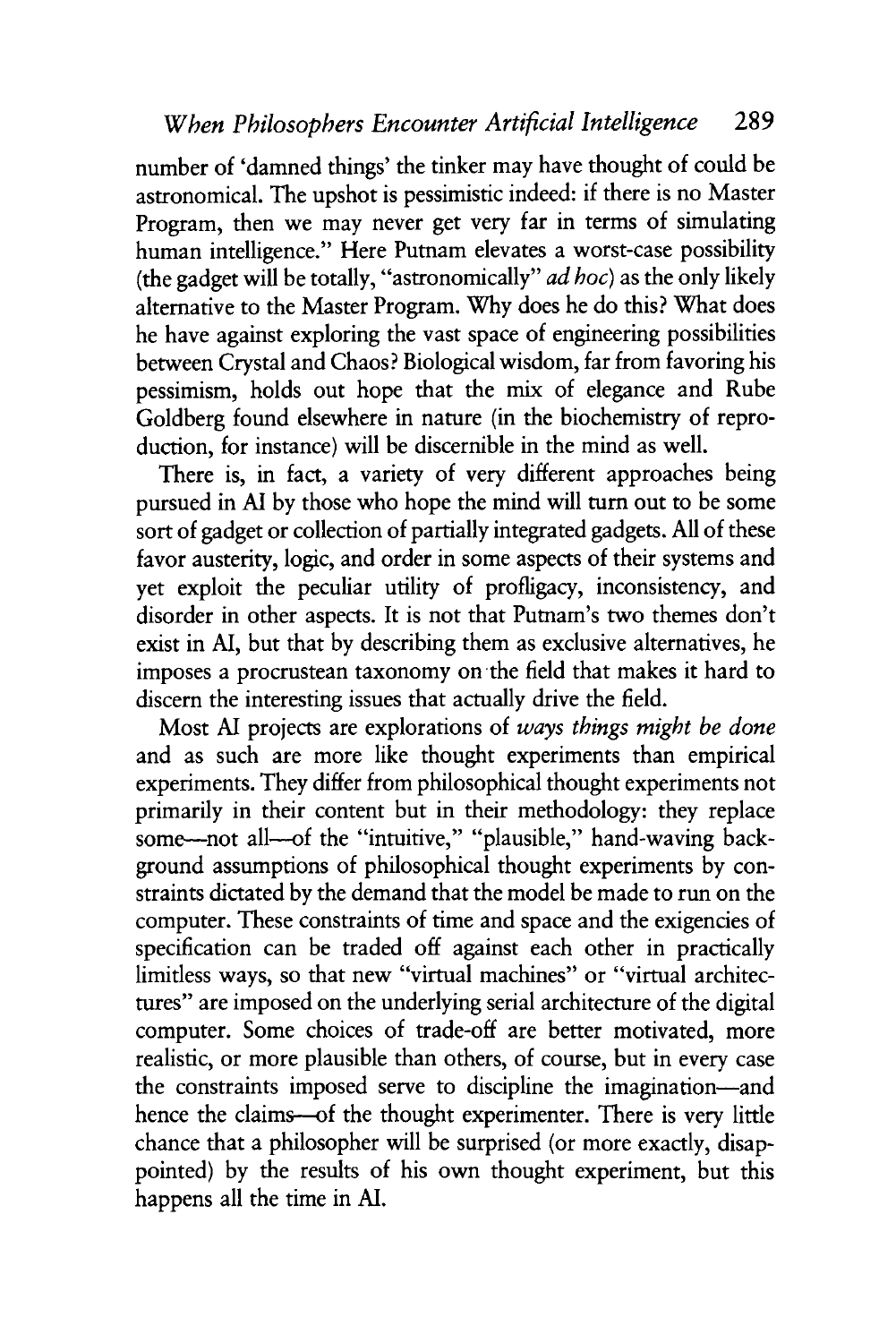A philosopher looking closely at these projects will find abundant grounds for skepticism. Many seem to be based on forlorn hopes or misbegotten enthusiasm for one architectural or informationhandling feature or another, and if we extrapolate from the brief history of the field, we can be sure that most of the skepticism will be vindicated sooner or later. What makes AI an improvement on earlier philosophers' efforts at model sketching, however, is the manner in which skepticism is vindicated: by the actual failure of the system in question. Like philosophers, researchers in AI greet each new proposal with intuitive judgments about its prospects, backed up by more or less a priori arguments about why a certain feature has to be there or can't be made to work. But unlike philosophers, these researchers are not content with their arguments and intuitions; they leave themselves some room to be surprised by the results, a surprise that could only be provoked by the demonstrated, unexpected power of the actually contrived system in action.

Putnam surveys a panoply of problems facing AI: the problems of induction, of discerning relevant similarity, of learning, of modeling background knowledge. These are all widely recognized problems in AI, and the points he makes about them have all been made before by people in AI, who have then gone on to try to address the problems with various relatively concrete proposals. The devilish difficulties he sees facing traditional accounts of the process of induction, for example, are even more trenchantly catalogued by John Holland, Keith Holyoak, Richard Nisbett, and Paul Thagard in their recent book *Induction*,<sup>6</sup> but their diagnosis of these ills is the preamble for sketches of AI models designed to overcome them. Models addressed to the problems of discerning similarity and mechanisms for learning. can be found in abundance. The SOAR project of John Laird, Allen Newell, and Paul Rosenbloom<sup>7</sup> is an estimable example. And the theme of the importance—and difficulty—of modeling background knowledge has been ubiquitous in recent years, with many suggestions for solutions under investigation. Now perhaps they are all hopeless, as Putnam is inclined to believe, but one simply cannot tell without actually building the models and testing them.

This last statement is not strictly true, of course. When an a priori refutation of an idea is sound, the doubting empirical model builder who persists despite the refutation will sooner or later have to face a who persists despite the returned will sooner or later have to face a chorus shouting "We told you so!" That is one of the occupational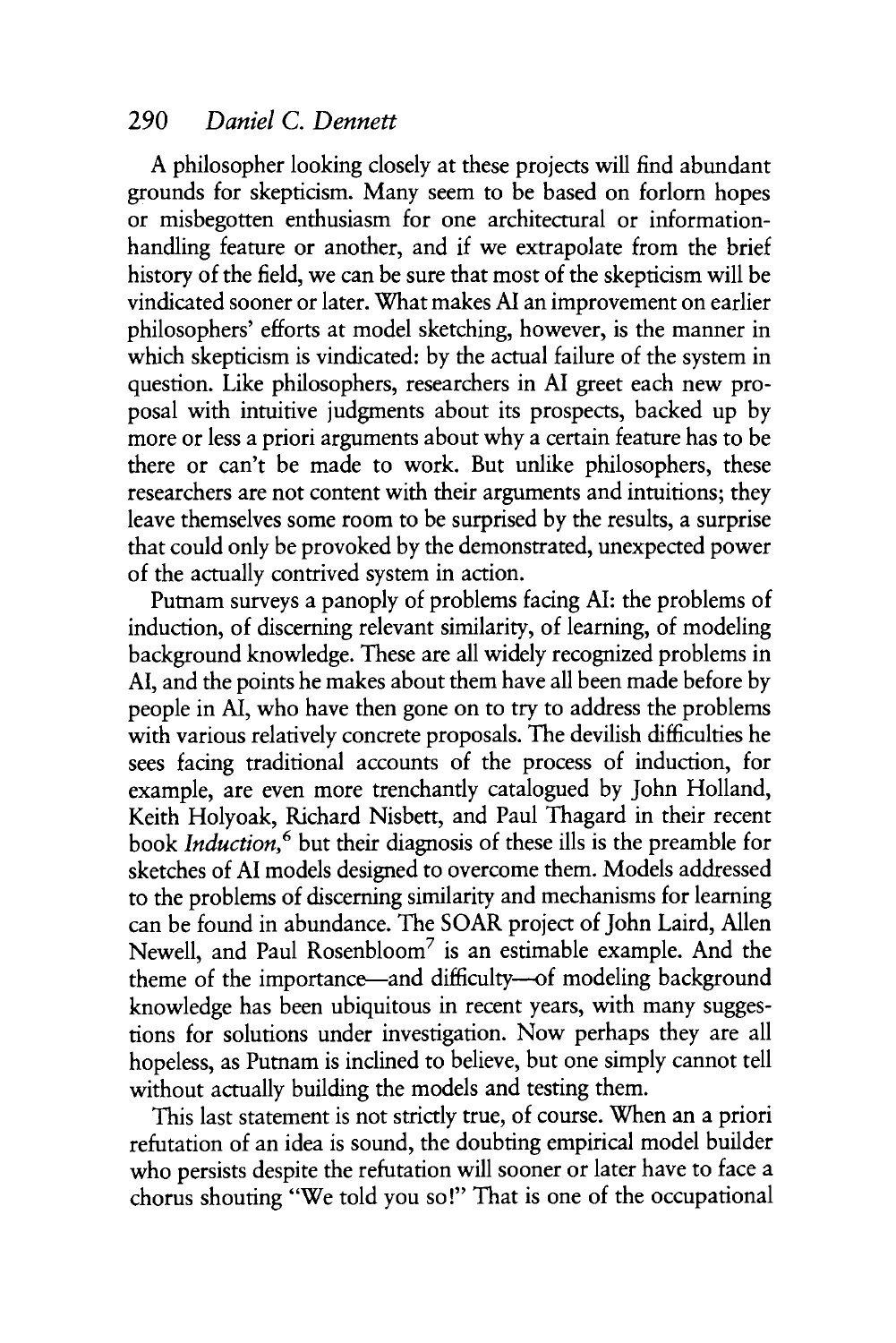When Philosophers Encounter Artificial Intelligence 291<br>hazards of AI. The rub is how to tell the genuine a priori proofs of impossibility from mere failures of imagination. The philosophers' impossibility from mere failures of imagination. The philosophers' traditional answer is, More a priori analysis and argument. The AI researchers' answer is, Build it and see.<br>Putnam offers us a striking instance of this difference in his survey

of possibilities for tackling the problem of background knowledge. Like Descartes, he manages to imagine a thought-experiment fiction that is now becoming real, and like Descartes, he is prepared to that is now becoming real, and like Descartes, he is prepared to dismiss it in advance. One could, I dinam says,

simply try to program into a machine all the information a sophisticated<br>human inductive judge has (including implicit information). At the least, this would require generations of researchers to formalize the information (probably it could not be done at all, because of the sheer quantity of information involved); and it is not clear that the result would be more than a gigantic expert system. No one would find this very exciting; and such an  $\alpha$  gigantic expert system. No one wild find the world find the system.  $\frac{1}{2}$  intelligence" would in all intellifeed be dreadfully unimaginative.

This almost perfectly describes Douglas Lenat's enormous CYC<br>project.<sup>8</sup> One might say that Lenat is attempting to create the proverbial walking encyclopedia: a mind-ful of commonsense knowledge in the form of a single data base containing all the facts expressed-or tacitly presupposed-in an encyclopedia! This involves handcrafting millions of representations in a single language (which must eventually be unified—no small task), from which the inference engine is expected to be able to deduce whatever it needs as it encounters novelty in its world: for instance, the fact that people in general prefer not to have their feet cut off or the fact that sunbathers are rare on Cape Cod in February.

Most of the opinion setters in AI share Putnam's jaundiced view of this project: it is not clear, as Putnam says, that the project will do anything that teaches us anything about the mind; in all likelihood, as he says, it will be dreadfully unimaginative. And many would go further and insist that its prospects are so forlorn and its cost so great that it should be abandoned in favor of more promising avenues. (The current estimate is measured in person-centuries of work, a figure that Putnam may not have bothered to imagine in detail.) But the project is funded, and we shall see.

What we have here is a clash of quite fundamental methodological What we have here is a clash of quite fundamental methodological assumptions. Philosophers are inclined to view AI projects with the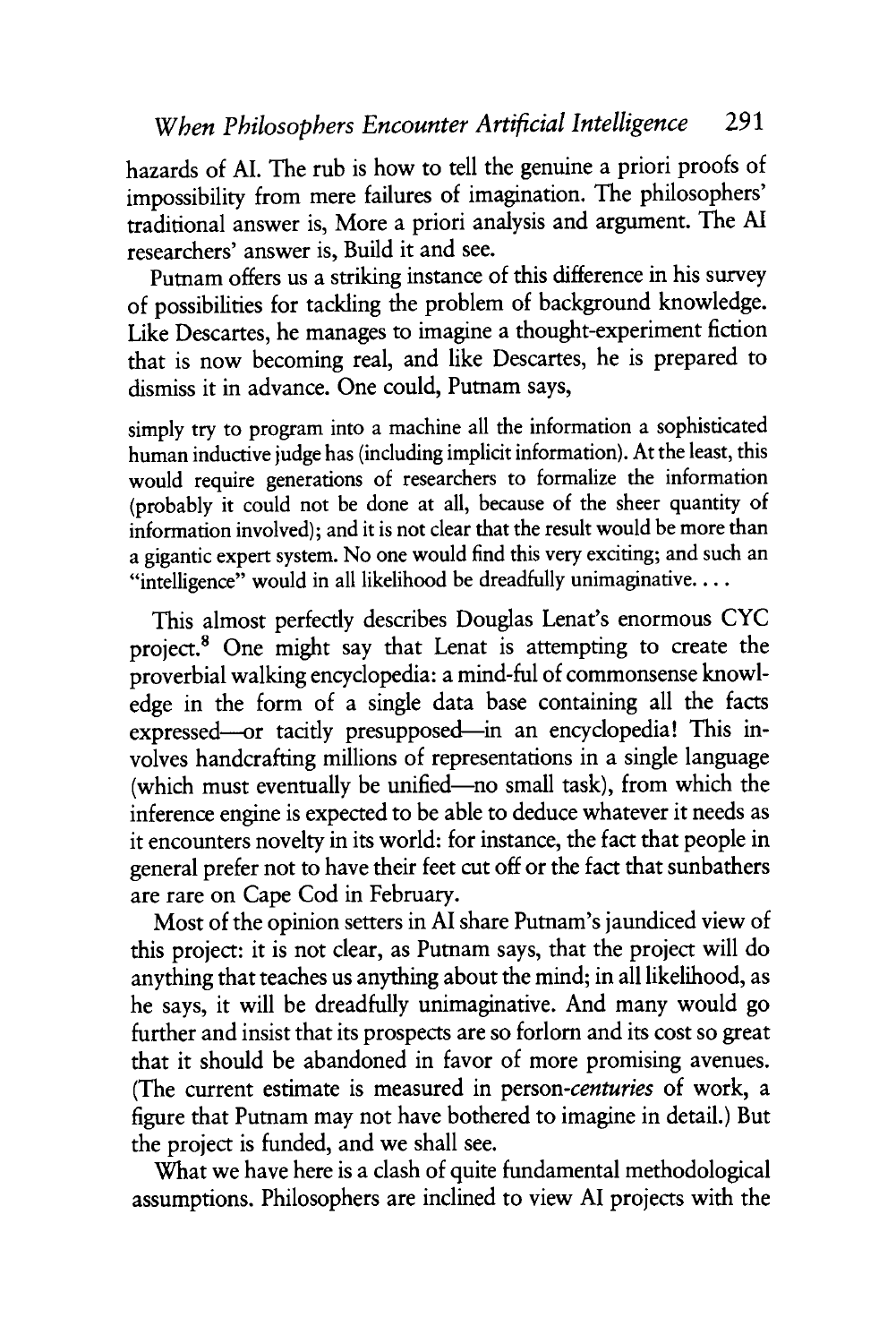patronizing disdain one reserves for those persistent fools who keep trying to square the circle or trisect the angle with compass and straightedge: we have proved that it cannot be done, so drop it! But the proofs are not geometric; they are ringed with assumptions about "plausible" boundary conditions and replete with idealizations that platform boundary conditions and replete with idealizations that may prove as irrelevant here as in the notorious aerodynamicists proofs that bumblebees cannot fly.<br>But still one may well inquire, echoing Putnam's challenge, wheth-

er AI has taught philosophers anything of importance about the mind yet. Putnam thinks it has not and supports his view with a rhetorically curious indictment: AI has utterly failed, over a quarter century, to solve problems that philosophy has utterly failed to solve over two millennia. He is right, I guess, but I am not impressed.<sup>9</sup> It is as if a philosopher were to conclude a dismissal of contemporary biology by saying that the biologists have not so much as asked the question. What is Life? Indeed, they have not; they have asked better questions that ought to dissolve or redirect the philosopher's curiosity.

Moreover, philosophers (of all people) should appreciate that solutions to problems are not the only good gift; tough new problems are just as good! Matching Putnam's rhetorical curiosity, I offer as Al's best contribution to philosophy a deep, new, unsolved epistemological problem ignored by generations of philosophers: the frame problem. Plato almost saw it. In the Theaetetus, he briefly explored problem. Plato almost saw it. In the Theaetetus, he briefly explored the implications of a wonderful analogy:

Socrates: Now consider whether knowledge is a thing you can possess in that way without having it about you, like a man who has caught some wild birds—pigeons or what not—and keeps them in an aviary he has made for birds?pigeons or what not?and keeps them in an aviary he has made for them at home. In a sense, of course, we might say he "has" them all the time inasmuch as he possesses them, mightn't we?

#### Theaetetus: Yes.

Socrates: But in another sense he "has" none of them, though he has got control of them, now that he has made them captive in an enclosure of his own; he can take and have hold of them whenever he likes by catching any own; he can take and have hold of them whenever he likes by catching any bird he chooses, and let them go again; and it is open to him to do that as often as he pleases.<sup>10</sup>

 Plato saw that merely possessing knowledge (like birds in an aviary) is not enough; one must be able to command what one possesses. To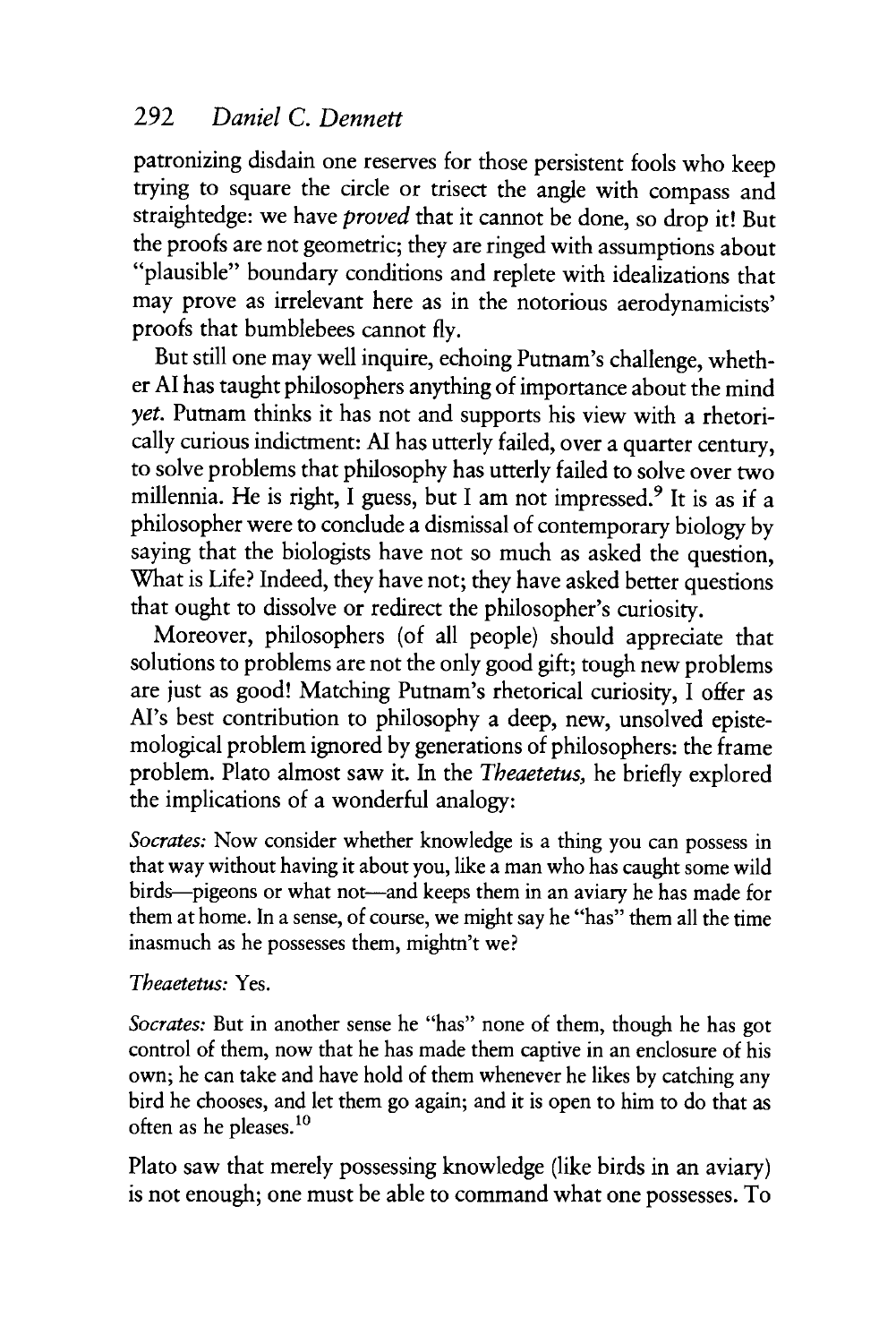perform well, one must be able to get the right bit of knowledge to fly<br>to the edge at the right time (in real time, as the engineers say). But he underestimated the difficulty of this trick and hence underestimated the sort of theory one would have to give of the organization of knowledge in order to explain our bird-charming talents. Neither Plato nor any subsequent philosopher, so far as I can see, saw this as in itself a deep problem of epistemology, since the demands of efficiency and robustness paled into invisibility when compared with efficiency and robustness paled into invisibility when compared with the philosophical demand for certainty, but so it has emerged in the hands of  $AI.^{11}$ .<br>[ust as important to philosophy as new problems and new

solutions, however, is new raw material, and this AI has provided in abundance. It has provided a bounty of objects to think about individual systems in all their particularity that are much more vivid and quirky than the systems I (for one) could dream up in a thought experiment. This is not a trivial harvest. Compare philosophy of mind (the analytic study of the limits, opportunities, and implications of possible theories of the mind) with the literary theory of the novel (the analytic study of the limits, opportunities, and implications of possible novels). One could in principle write excellent literary theory in the absence of novels as exemplars. Aristotle, for instance, could in principle have written a treatise on the anticipated strengths and weaknesses, powers and problems, of the various possible types of novels. Today's literary theorist is not required to examine the existing exemplars, but they are, to say the least, a useful crutch. They extend the imaginative range and the surefootedness of even the most brilliant theoretician and provide bracing checks on enthusiastic generalizations and conclusions. The minitheories, sketches, and models of AI may not be great novels, but they are the best we have to date, and just as mediocre novels are often a boon to literary theorists—they wear their deficiencies on their sleeves—so bad theories, failed models, and hopelessly confused hunches in AI are a theories, failed models, and hopelessly confused hunches in AI are  $\frac{1}{2}$ benefit.<br>Perhaps the best current example of this benefit is the wave of

enthusiasm for connectionist models. For years philosophers of mind have been vaguely and hopefully waving their hands in the direction of these models--utterly unable to conceive them in detail but sure in  $\frac{1}{1}$  these models?utterly undere to concerve them in detail but sure their bones that some such thing had to be possible. (My OWN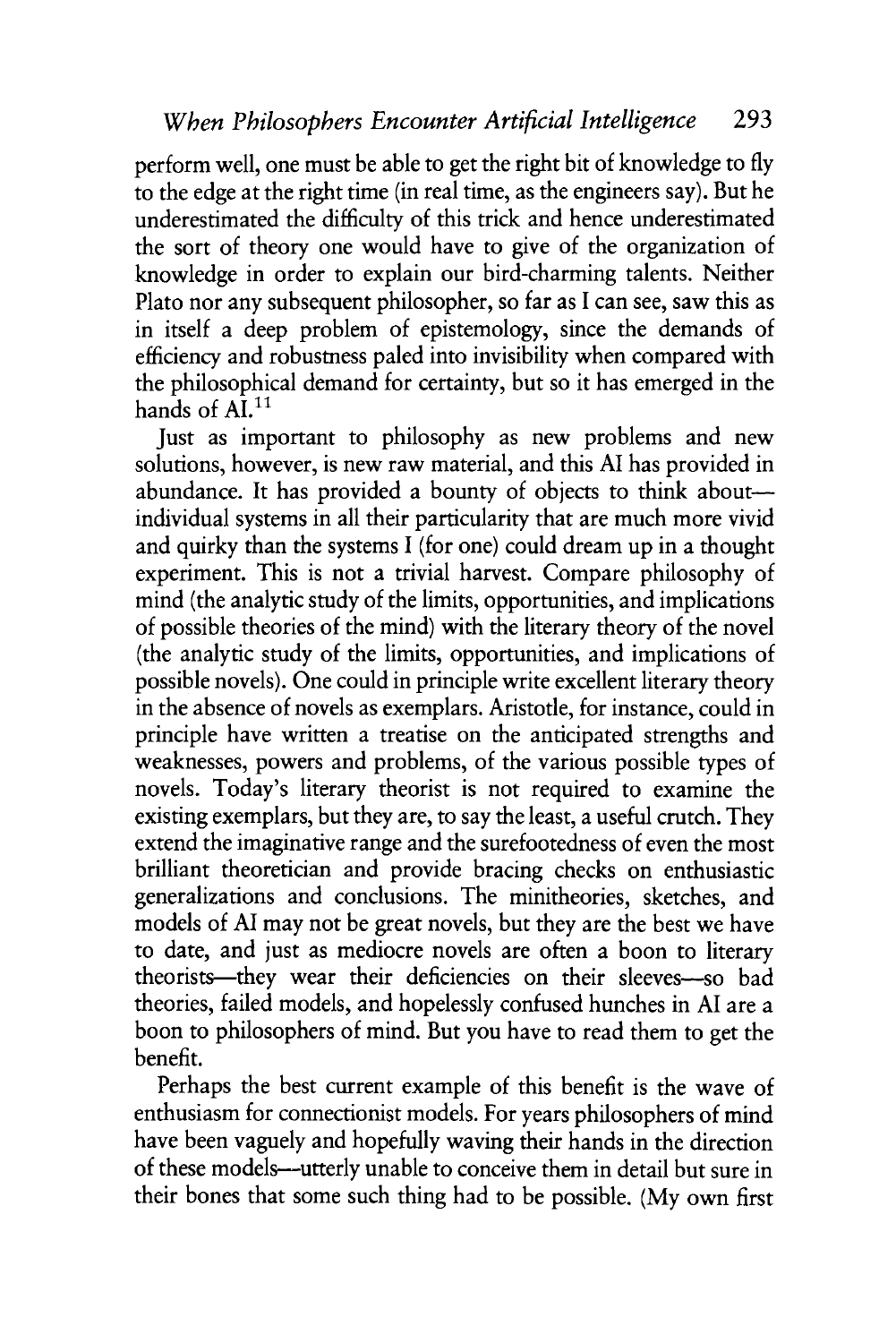book, Content and Consciousness, is a good example of such vague theorizing.<sup>12</sup>) Other philosophers have been just as sure that all such approaches were doomed (Jerry Fodor is a good example). Now, at last, we will be able to examine a host of objects in this anticipated class and find out whose hunches were correct. In principle, no doubt, it could be worked out without the crutches, but in practice, such disagreements between philosophers tend to degenerate into hardened positions defended by increasingly strained arguments. hardened positions defended by increasingly strained arguments, redefinitions of terms, and tendentious morals drawn from other quarters.<br>Putnam suggests that since AI is first and foremost a subbranch of

engineering, it cannot be philosophy. He is especially insistent that we should dismiss its claim of being epistemology. I find this suggestion curious. Surely Hobbes and Leibniz and Descartes were doing philosophy, even epistemology, when they waved their hands and spoke very abstractly about the limits of mechanism. So was Kant, when he claimed to be investigating the conditions under which experience was possible. Philosophers have traditionally tried to figure out the combinatorial powers and inherent limitations of "impressions and ideas," of "petites perceptions," "intuitions," and "schemata." Researchers in AI have asked similar questions about various sorts of "data structures" and "procedural representations" and "frames" and "links" and yes, "schemata," now rather more rigorously defined. So far as I can see, these are fundamentally the same investigations, but in AI they are conducted under additional (and generally well-motivated) constraints and with the aid of a host of more specific concepts.

Putnam sees engineering and epistemology as incompatible. I see at most a trade-off: to the extent that a speculative exploration in AI is more abstract, more idealized, less mechanistically constrained, it is "more philosophical"—but that does not mean it is thereby necessarily of more interest or value to a philosopher! On the contrary, it is probably because philosophers have been too philosophical—too abstract, idealized, and unconstrained by empirically plausible mechanistic assumptions—that they have failed for so long to make much sense of the mind. AI has not vet solved any of our ancient riddles about the mind, but it has provided us with new ways of disciplining about the mind, but it has provided us with new ways of disciplining and extending philosophied imagination that we have only begun exploit.